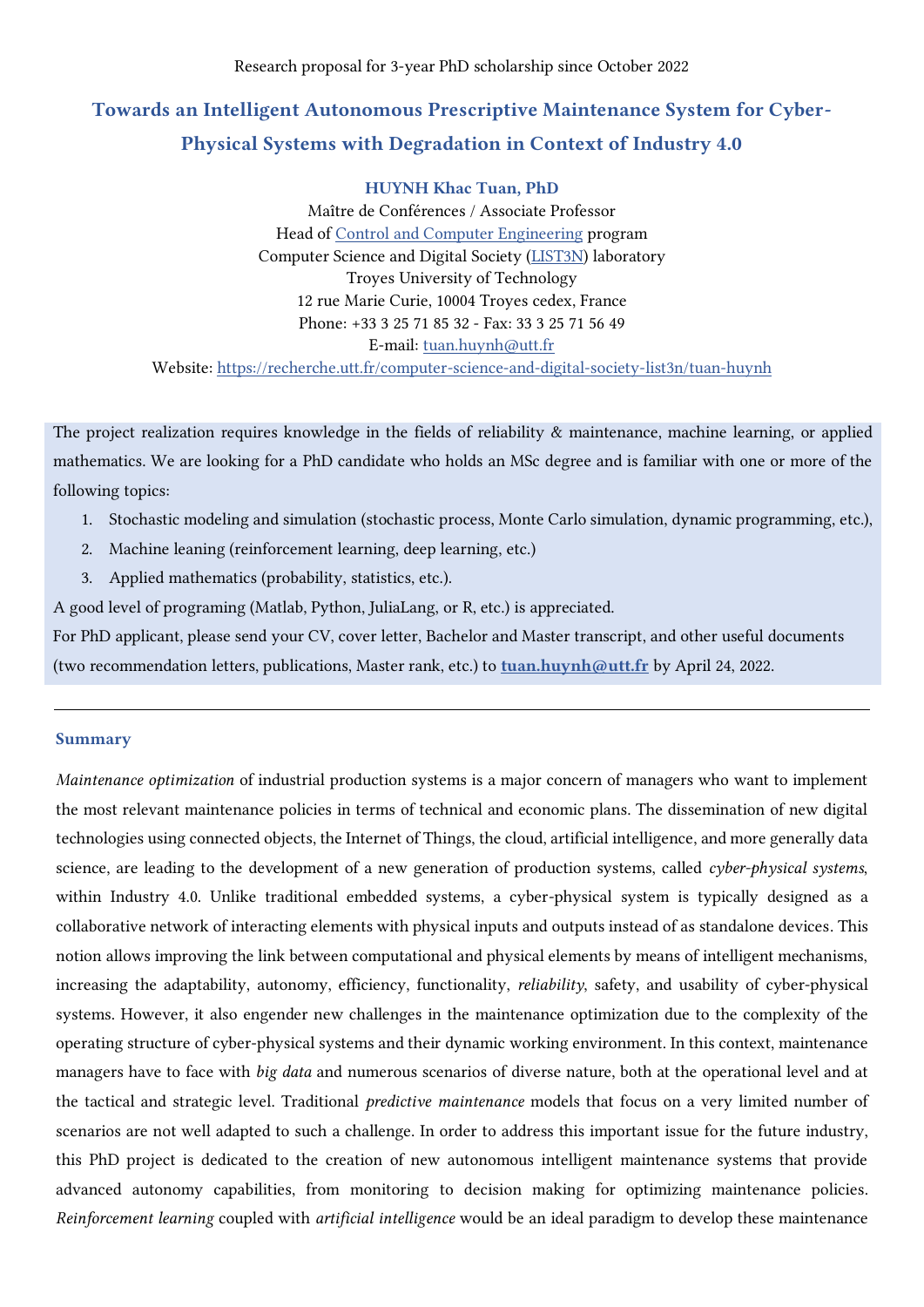systems because this paradigm, unlike a human, can perform thousands of attempts simultaneously via a powerful computing infrastructure. Scientifically, this project contributes to the consolidation of the theoretical basis of deep reinforcement learning in the context of prognosis and decision support in maintenance.

## Context and Problem Statement

Inspired from the human process of knowledge acquisition, *reinforcement learning* is able to solve extremely complex problems. This method of machine learning consists of setting up a system of "rewards" and "punishments" through which the autonomous agent (i.e., the artificial intelligence) learns, by successive experiments, to solve a problem by adopting an "ideal" behavior. Situated within a dynamic environment, the autonomous agent is faced with several choices. It begins then to perform actions randomly and receives a reward after each correct decision. In order to maximize the amount of rewards obtained in the long-term, it refines its strategy to improve the sequence of actions, which allows accomplishing the task in an optimal way with respect to a criterion of rewards and punishments. This principle makes reinforcement learning particularly suitable for the development of autonomous intelligent maintenance systems. Reinforcement learning is indeed not new, but its development has accelerated in recent years with the advent of *deep artificial neural networks*. Their combination, *called deep reinforcement learning*, has led to spectacular successes in various fields, including the AlphaGo program developed by Google DeepMind, the AWS DeepRacer racing car created by Amazon, and the open-source Horizon platform designed by Facebook, among others. Notwithstanding, in the literature of maintenance optimization for systems with degradation, the use of deep reinforcement learning is very limited. Especially, it is confronted, on the one hand, with huge amounts of monitoring data, and on the other hand, with very scattered failure data, but essential to characterize the remaining lifetime of systems. Some recent works on this subject are limited only to single-component systems or to systems with multiple independent components with simplistic assumptions (perfect maintenance actions, limited number of states, known degradation model, etc.). Moreover, no requirements related to the resource limit (spare parts, repairmen, etc.) or to the geometrical constraint of the system (layout of a geometrically distributed system, distance between units, etc.) are considered. The constraining academic assumptions should be relaxed to allow an effective implementation on cyber-physical systems whose characteristic is the interdependence and collaboration between the different units.

In this context, this PhD project is dedicated to the development of innovative models based on deep reinforcement learning to allow an optimal prescriptive maintenance of cyber-physical systems presenting degradation phenomena. Such models must be able to detect abnormal behaviors of the system and its components (diagnosis), to predict their lifetime (prognosis) and to provide proposals for prescriptive maintenance (decision support) in an autonomous and efficient way, which is well adapted to the interactive and evolving environment of Industry 4.0.

#### Position of the PhD project

Within the Computer Science and Digital Society [\(LIST3N\)](https://recherche.utt.fr/computer-science-and-digital-society-list3n) laboratory, this research project is fully integrated into the "[Operational Safety](https://recherche.utt.fr/computer-science-and-digital-society-list3n/research-topics)" Axis topics, in synergy with the competences of the "Data Processing" and "Optimization" Axes. The "[Operational Safety](https://recherche.utt.fr/computer-science-and-digital-society-list3n/research-topics)" Axis is dedicated to the development of stochastic approaches for the modeling of dependability problems of complex systems both in the design phase and in the operation phase. This includes issues related to modeling for reliability assessment, for the development of prognostic process, for the proposal of maintenance strategies, their evaluation and their optimization. The "Optimization" Axis is concerned with modeling, performance evaluation and optimization of systems, whether they be production, logistics, transport, health or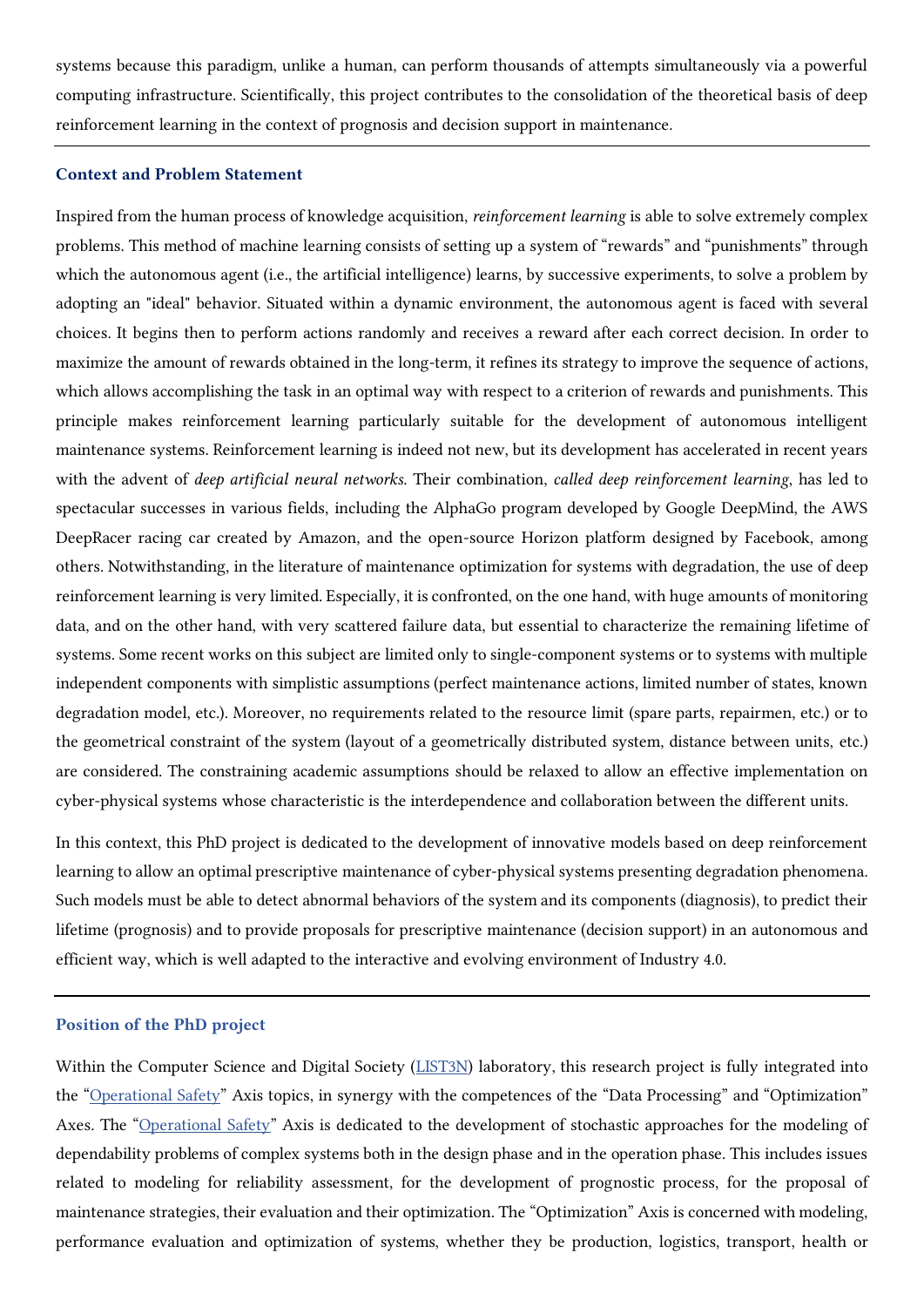simply organizational. Its scientific objective is the development of methods for solving optimization problems that are efficient in terms of performance and fast in terms of computing time. Finally, the "Data Processing" Axis aims at developing emerging methods of data processing and artificial intelligence. This PhD project, which concerns a problem of dependability, is at the interface with the above-mentioned research axes. In addition, it is partially in line with the scientific strategy of LIST3N, which is espectially linked to the WP 4.5 Research of the European University [of Technology](https://www.univ-tech.eu/) (EUT+): "*Towards sustainable, integrated and trusted AI*".

At the national and international levels, this PhD project is in line with the research themes of the GDR MACS in *Dependability*, the SAGIP technical committees S3 and H2M, the *Prognostics and Health Management* (PHM) communities: IEEE PHM, PHM society, the *European Safety and Reliability Association* (ESRA), the *International Federation of Automatic Control* (IFAC): TC 5.1 and TC 6.4, the *International College for Research for Production Engineering* (CIRP), etc.

## Scientific objectives

As aforementioned, *deep reinforcement learning* is not new and has been experimented in different application domains (autonomous vehicle, industrial automation, finance and trading, natural language processing, video games, etc.). Its exploitation in the context of dysfunctional scenarios (i.e. in the field of system life prognosis and decisionmaking in prescriptive maintenance of cyber-physical systems with degradation) is still very limited and cruelly lacks fundaments, methods and tools. Therefore, the main scientific objectives of this project are:

- i. to consolidate the theoretical basis of deep reinforcement learning in the context of prognostic and decision support in maintenance,
- ii. to study to what extent could this machine learning method allows a higher performance maintenance model compared to existing conditional/predictive maintenance models.



Figure 1: *Basic concept of deep reinforcement learning for maintenance prognosis and decision*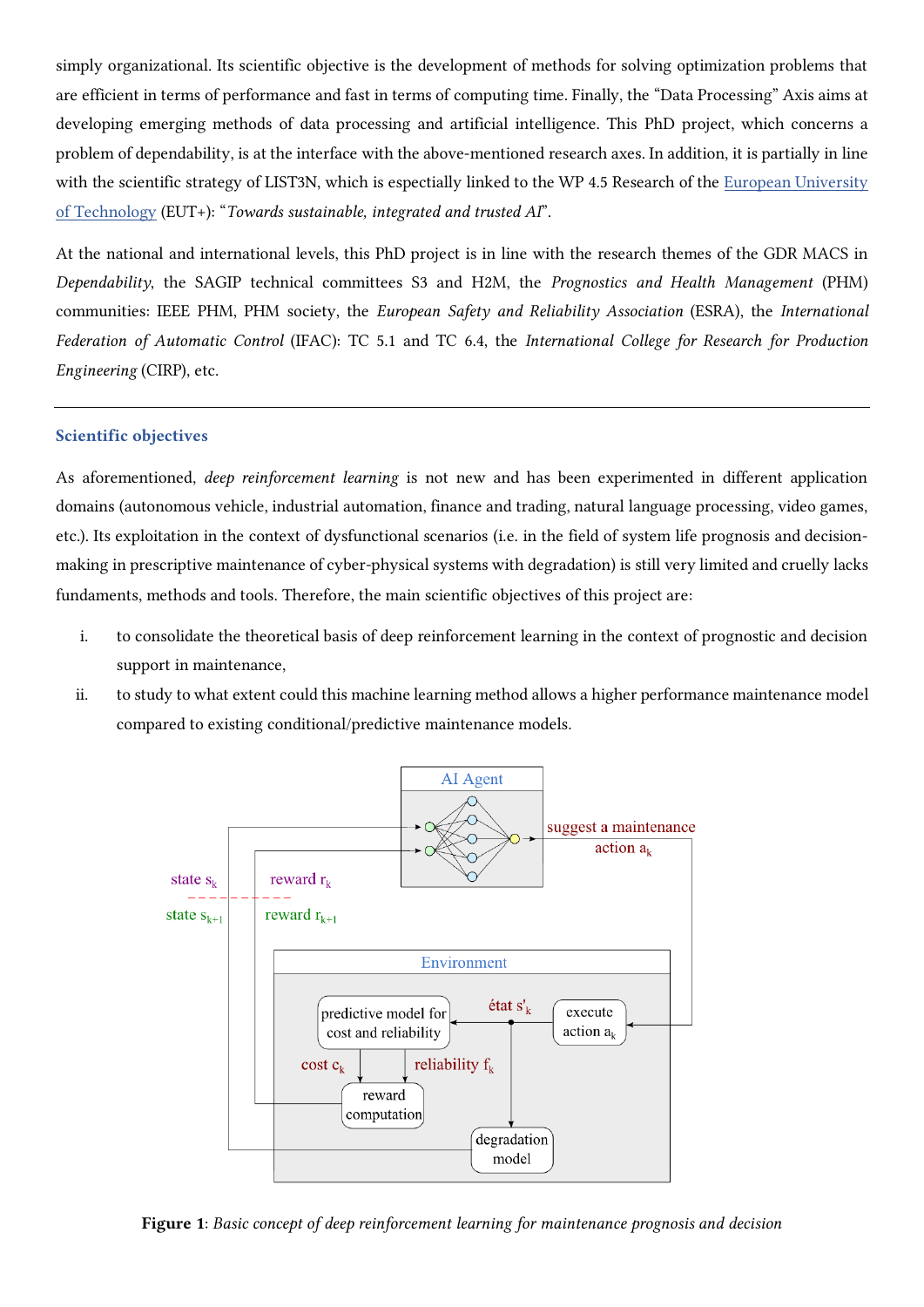Figure 1 illustrates the basic concept of deep reinforcement learning for maintenance prognosis and decision. At each time step  $t_k$ , the agent suggests a maintenance action  $a_k$  (replacement, imperfect repair, minimal repair, do nothing, etc.) based on the current state  $s_k$  and the perceived reward  $r_k$  of its environment. This action  $a_k$  modifies the environment and leads to a new state  $s_{k+1}$ , which generates a new reward  $r_{k+1}$ . Next, the agent uses the state  $s_{k+1}$ and the reward  $r_{k+1}$  to decide the new action  $a_{k+1}$  at  $t_{k+1}$ . In this way, the agent learns to improve its decisions in the long-run through evaluation and feedback on the quality of the choices made successively. When applying this concept to degraded cyber-physical systems, several questions arise:

- 1. Which deep reinforcement learning algorithms (Q-learning, SARSA, Deep-Q-Networks) are best suitable to autonomous maintenance planning?
- 2. What are the possible mathematical models for modeling degradation (multi-state model, continuous state model, possibly discretized)? How to adapt the concept of deep reinforcement learning when the degradation model is unknown or difficult to develop?
- 3. What are the relevant decision processes that allow cyber-physical systems to automatically make their optimal maintenance decisions?
- 4. How to take into account different types of dependencies between the networks of cyber-physical systems in the prescriptive maintenance model?

These questions are the key scientific issues to achieve the main objectives of the project.

## Research methodology

The realization of this PhD project requires knowledge in the fields of reliability, prognosis and maintenance, as well as skills in stochastic modeling, probabilistic calculation and deep reinforcement learning. Following a bottom up approach (i.e., from component to system), the project is structured in four phases.

*Phase 1 - State of the art (6 months)*: This phase will be validated by a chapter on state of the art about the deep reinforcement learning algorithms, prescriptive maintenance models and cyber-physical systems with degradation.

*Phase 2 - Autonomous models of prescriptive maintenance at the component or single-component system level (12 months)*: The aim is to exploit the paradigm of deep reinforcement learning to develop autonomous models of prescriptive maintenance adapted to the different contexts of degradation of a cyber-physical system: discrete-state degradation, continuous-state degradation, partially known or unknown degradation. A chapter detailing the different possible models will validate this phase.

*Phase 3 - Autonomous models of prescriptive maintenance to the system or network (12 months)*: The aim is to develop models of collaborative maintenance between different entities of cyber-physical systems presenting deteriorations. Such models are able to take into account the dependency phenomena (stochastic, economic, resource) between systems. For this purpose, a deep reinforcement learning structure with several autonomous agents in interaction could be considered. The developed tracks will be detailed in a written document, in one or several chapters.

*Phase 4 - Valuation and writing (6 months)*: We will validate the developed maintenance models by publishing articles in scientific journals of rank A and presenting the work in national and international conferences. This phase will end with the writing of a PhD thesis.